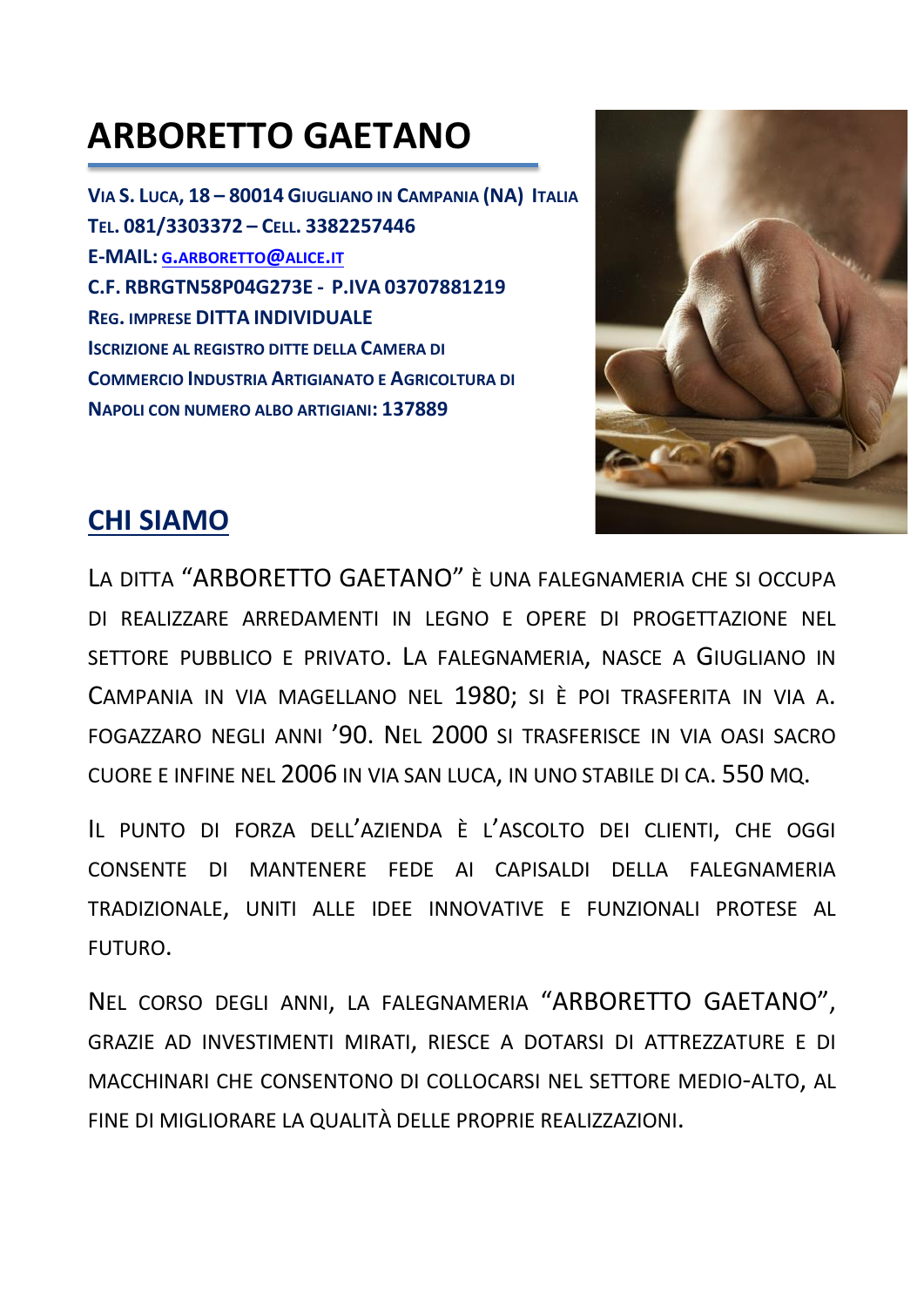## **COSA FACCIAMO**

LA DITTA "ARBORETTO GAFTANO" È IN GRADO DI SEGUIRE IL CLIENTE DALLA PROGETTAZIONE ALLA REALIZZAZIONE, SPECIALIZZATA PER I SERVIZI PUNTUALI E PER L'ALTA COMPETENZA.

CI OCCUPIAMO DI:

- RESTAURO MOBILI ANTICHI ED IN STILE RISPETTANDO I MATERIALI SCELTI IMPIEGATI PER LA REALIZZAZIONE DELL'OPERA ORIGINALE E/O INSERENDO NUOVI MATERIALI (ACCIAIO, ESSENZE LIGNEE MODERNE) PER EVIDENZIARE E DIFFERENZIARE TEMPORALITÀ DEGLI INTERVENTI.
- RIPARAZIONE MOBILI OFFRIAMO SERVIZI MIRATI, PER LA RIPARAZIONE DI MOBILI, ARREDI, PORTE E INFISSI, RESTITUENDOLI COME NUOVI.
- REALIZZAZIONE DI MOBILI SU MISURA CLASSICI E MODERNI
- REALIZZAZIONE DI RIVESTIMENTI IN LEGNO
- PORTE DA INTERNO (BATTENTI/SCRIGNO/SOFFIETTO/SALOON), INFISSI E SERRAMENTI (CON REALIZZAZIONE DI INTARSI E TASSELLATURE IN DIVERSE ESSENZE LIGNEE)
- OPERE STRUTTURALI QUALI TETTI, MANSARDE, GAZEBI, **VERANDE E SOPPALCHI**
- SCALE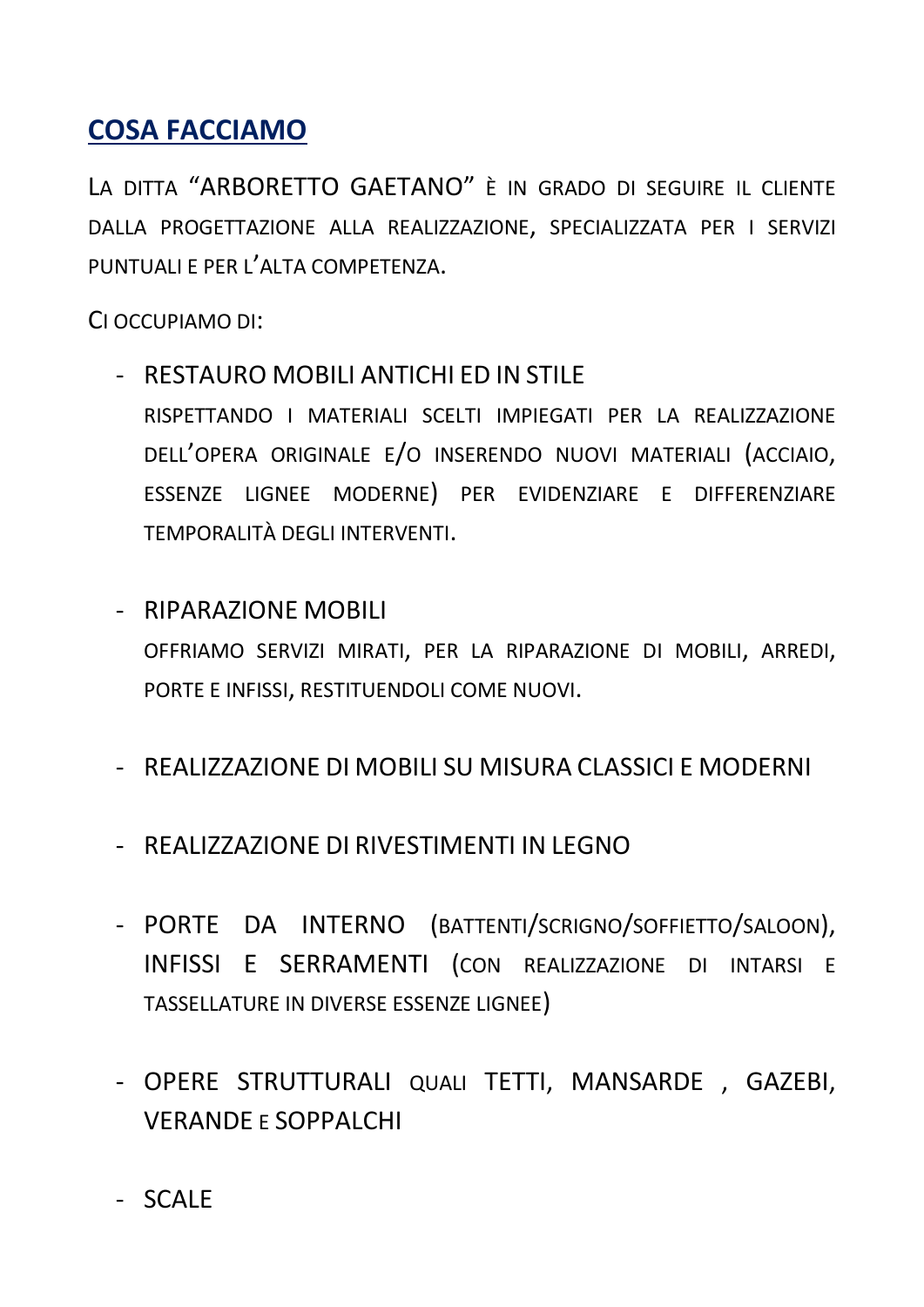- COLLABORAZIONE CON DITTE EDILI PER LA REALIZZAZIONE DI LAVORI DI FALEGNAMERIA E MANUTENZIONE IN OPERE PUBBLICHE E PRIVATE (SCUOLE, TEATRI, CASERME, CONDOMINI E PARCHI RESIDENZIALI)

# **ALCUNE DELLE DITTE CON CUI COLLABORIAMO e LAVORI SVOLTI**

- EDILMAYOR SRL
	- RESTAURO PORTONI/CONFESSIONALI/ALTARE/FINESTRE E REALIZZAZIONE DI PORTE INTERNE PRESSO LA CHIESA DI SAN CARLO ALLE MORTELLE (NA) – IN CORSO
	- LAVORI DI ARREDO PRESSO IL MUSEO ARCHEOLOGICO NAZIONALE DI NAPOLI – ANNO 2015/2016
	- INFISSI INTERNI ED ESTERNI PER LA STRUTTURA AL COPERTO DELL'EX MERCATO RIONALE CAVA DEI TIRRENI – ANNO 2015
	- FORNITURA DI PORTE INTERNE PRESSO ABITAZIONI COMUNALI IN LOCALITÀ PIAGGE (VIA DEL PESCIOLINO - FI) – ANNO 2014
	- INFISSI E PORTONI PRESSO IL CONVENTO DI SAN FRANCESCO PIAZZA SAN FRANCESCO - COMUNE DI GIANO DELL'UMBRIA (PG) – ANNO 2013
	- RIVESTIMENTO DI PARETI E VANO ASCENSORE PRESSO LA SEDE DEL COMUNE DI SCANDICCI (FI) CON MATERIALE "PARQWALL" – ANNO 2013
	- SALA CONFERENZE CON LOCALI ACCESSORI E SERVIZI PRESSO IL PALAZZO SALVIATI C.A.S.D. ROMA - ANNO 2012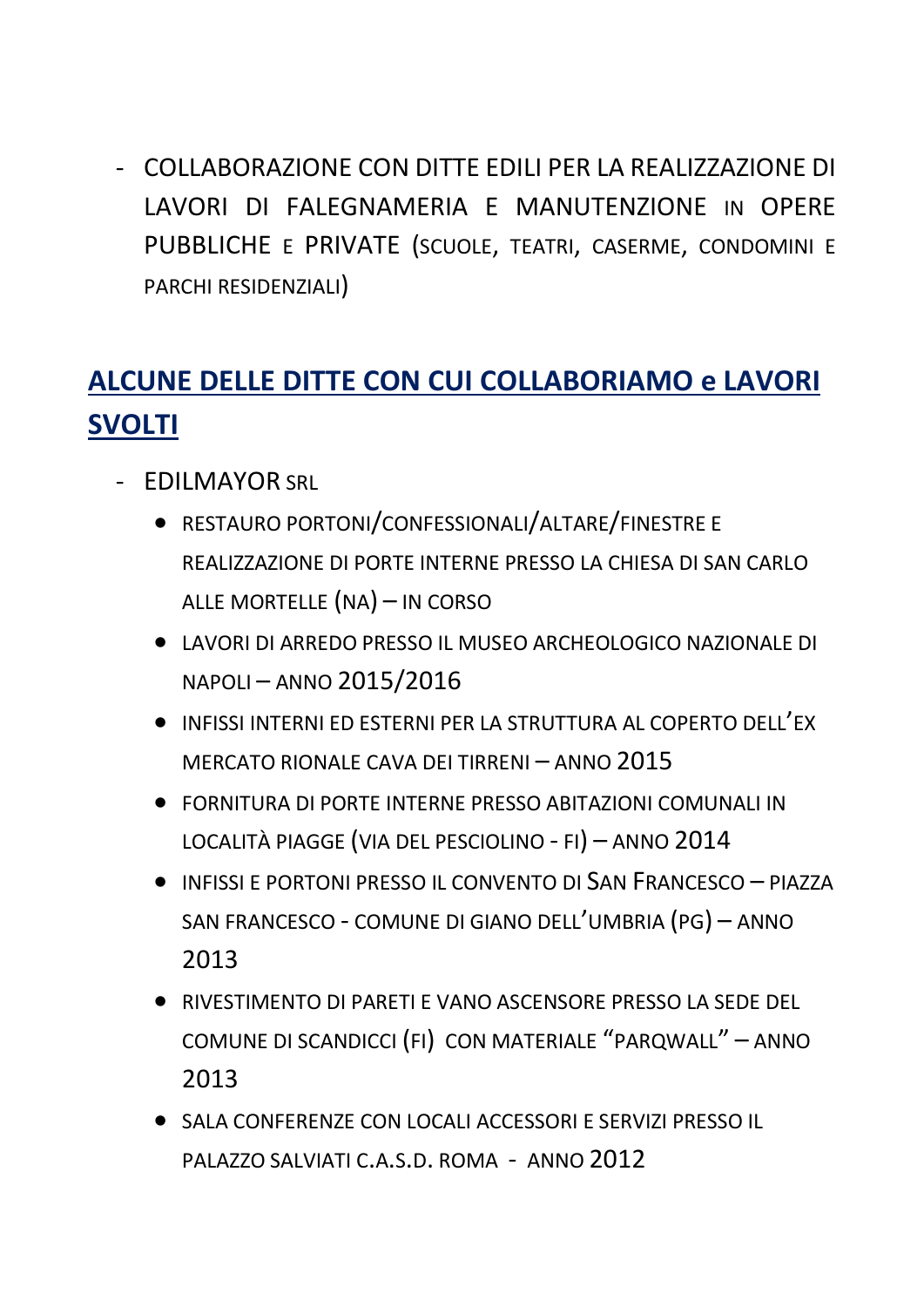- INTERVENTI DI MANUTENZIONE E RIQUALIFICAZIONE DEGLI INTERNI PRESSO IL PALAZZO DELLA SEDE DELLA REGIONE LAZIO (RM) – ANNO 2012
- INFISSI ESTERNI ED INTERNI IN VARIE SCUOLE DEL COMUNE DI FIRENZE – ANNO 2011
- GI. VI. COSTRUZIONI SRL
	- INFISSI INTERNI ED ESTERNI PRESSO LA STRUTTURA "CASE VACANZE MONTEBELLO" (PERUGIA) DELLA FONDAZIONE ONAOSI – ANNO 2006
	- REALIZZAZIONE HALL E INFISSI D'INGRESSO PRESSO IL TEATRO CIVICO DI VARALLO SESIA – VERCELLI – ANNO 2004
- EDIL INFINITY SRL
	- ARREDAMENTO D'INTERNO PRESSO LO STUDIO "AVVOCATI MANFREDONIA" – ANNO 2015

### **GLI ARCHITETTI CON CUI COLLABORIAMO**

ARCH. CENNAMO PASQUALE

ARCH. DANIELLO MICHELE

ARCH. DE CRESCENZIO FABIO

ARCH. ESPOSITO FRANCO

ARCH. FILOMARINO GIOVANNI

ARCH. LUCCI BARBARA

ARCH. MUNZÙ ANTONELLO

ARCH. PASSERINI STELLA

ARCH. PATERNÒ MARIO